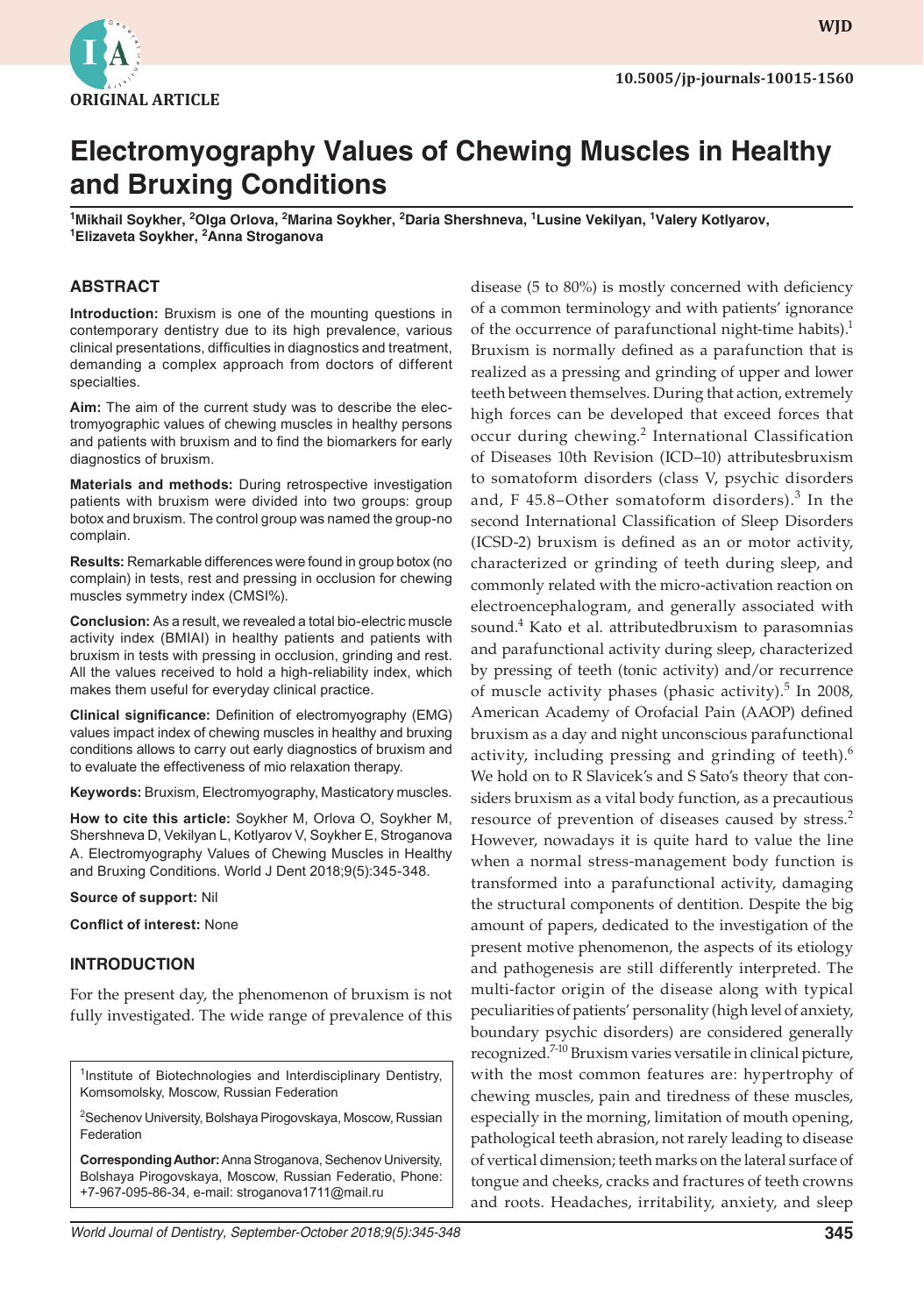disorders are possible. Bruxism frequently has a concealed current and is being diagnosed only during the dental examination.<sup>11</sup> If the current of the illness was concealed, the presence of bruxism has been discovered by relatives, who pointed on night time gritting of teeth in their households.<sup>12,13</sup> Because of polyetiological origin of the disease, variable clinical picture a complex examination and participation of doctors of different specialties is necessary, including dentists, neurologists, andpsychiatrists. As for dentists in everyday practice, diagnostics of early stages of the disease is necessary, it has a big impact for treatment planning in patients with an active stage of bruxism, since classic restorations, fillings, prosthodontic constructions are short-lived in such patients.13-15

A portable superficial EMG can be a simple method of early diagnosis of bruxism. A proposed diagnostic method is remarkable for its ease of application, noninvasiveness, and innocence for patients, it does not cause discomfort, doesn't demand a long preparation of the doctor and specially equipped premise. The equipment, used for this investigation, is available for the majority of dental clinics. A diagnostic process is, first of all, a process of finding some abnormality. As soon as we have a conception of the norm, we can put a diagnosis, make a correct treatment plan and expect a stable result. But the existing data of electromyographic investigation of chewing muscles has a number of inaccuracies. There are no strict characteristics of normal bioelectric activity of chewing muscles described in the literature.<sup>16</sup> As a result, superficial EMG data is contradictory and demands further investigation, and the interpretation of the results stays as a privilege for a limited group of specialists.

# **AIM**

The aim of this study is the definition of EMG values of chewing muscles in healthy and bruxing conditions.

# **MATERIALS AND METHODS**

Investigation of 68 patients was carried out. Patients with bruxism were divided into two groups: 1st group-15 people, that were treated with type A (Botox) botulinum toxin (group-botox), 2nd group 53 people, not having treatment and with complaints of bruxism in the present time (group bruxism). The control group (group-no complain) consisted of 26 people without complaints on bruxism. The exclusion criteria for the study were: severe

psychological disorders and/or the use of antipsychotic drugs, central or peripheral nervous system disorders.

The diagnosis (Bruxism) was put according to the American Academy of Sleep Medicine (AASM) criteria.<sup>16</sup> The present method of clinical diagnostics grounds depend on two indicators. First of all, the patient himself tells us about the presence of pressing and gritting of teeth, and also the presence of one of the following clinical symptoms: pathologic teeth abrasion or soreness in chewing muscles. Superficial EMG was used for registration of bioelectric action potential. The investigation was held with the use of synapsis (Neurotech, Russia) EMG device. The EMG activity of chewing muscles was registered simultaneously on both sides with the use of a pseudo monopolar method of recording. Three samples were analyzed: pressing of teeth, grinding of teeth and rest, the duration of each sample was 10 seconds. The statistic data reconfiguration was held in a statistic analysis system STATISTICA 8.0. The Levene test, two-sampled t-criteria for independent samples and Wilcoxon signed-rank test were used. Mathematical calculations and digitized data reconfiguration were made using statistical analysis methods with a glance of specialist's recommendations.

# **RESULTS**

Remarkable differences were found in groups Botox-no complains in tests-rest and pressing in occlusion for CMSI%. The CMSI in group botox during pressing in occlusion was 74% and during rest was 102%. The CMSI in the group no complains, for pressing in occlusion was 118% and for rest was  $106%$  (p < 0,03).

The impact index distribution for groups is described in Table 1.

# **DISCUSSION**

When comparing of mean values of variables with the use of student t-criteria, we discovered that group botox and no complains are homogeneous by the majority of parameters. Therefore, we can assume that type A botulinum toxin therapy is an effective method of muscle relaxation as it brings the majority of the exponents in Botox (treated bruxists) group to normal values. Remarkable differences were found in pares Botox-no complains in rest and pressing in occlusion tests in CMSI%. CMSI is calculated by the formula as a relation of the lower chewing muscle biopotential amplitude (a minimum) one

**Table 1:** The values of total bioelectric muscle activity (IMPACT) in different groups.

| Trial                 | No complain group IMPACT, mcV | Bruxists group IMPACT, mcV | Botox group IMPACT, mcV |
|-----------------------|-------------------------------|----------------------------|-------------------------|
| Pressing in occlusion | 1985 ± 1344                   | 3649 ±1789                 | $2314 \pm 1532$         |
| Grinding              | $1238 \pm 696$                | $2404 \pm 1622$            | $1299 \pm 733$          |
| Rest                  | $299 \pm 61$                  | $297 \pm 64$               | $300 \pm 60$            |
|                       |                               |                            |                         |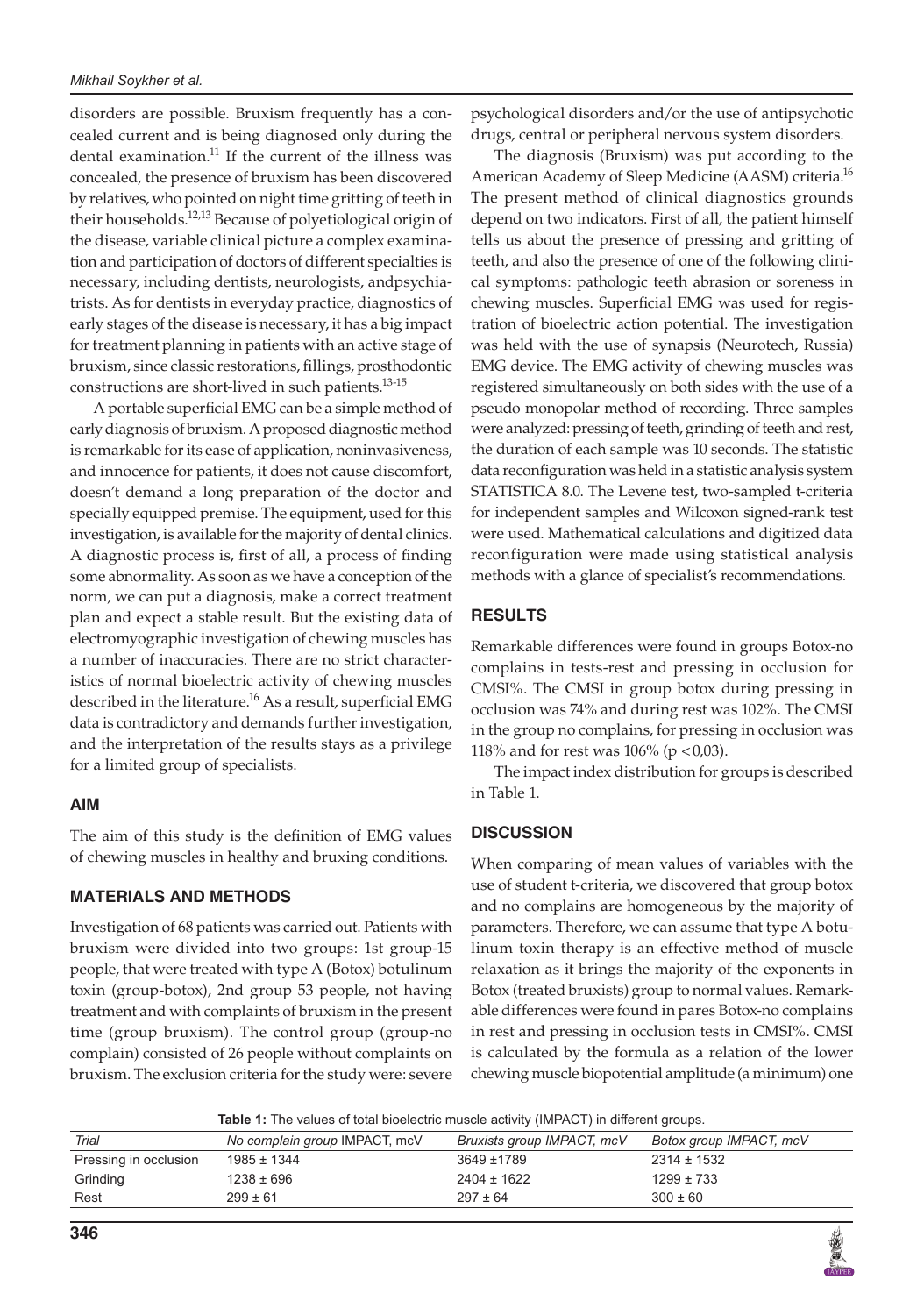side to the higher chewing muscle biopotential amplitude (a maximum) on the opposite side. CMSI is significantly higher inno complains group than in Botox group, wherein the CMSI did not differ in Bruxists group and no complains group, but it was significantly higher after treatment with Botox. Such a difference in symmetry can be caused by the impact of the botulinum toxin, therefore, we can conclude, that the dosage of the toxin should be held more precisely. There is a dosage calculation method in injections of neuropeptide in patients with bruxism that is based on a medical technology according to skeletal classes. Thus, in patients with skeletal class 1, we used 50 units of the drug to the masseteric muscle and 15 units in temporal muscle. However, each muscle differs from another , and such a standard approach leads to the fact that after botox injection the CMSI was getting even lower, than in bruxing patients with no therapy with neuropeptide. Further investigations should be directed to make a precise calculation of the dosage for each muscle concordant to EMG examination.<sup>15</sup>

 In the synapsis device the calculation of different digital EMG analysis wasdone: amplitude, turns, front, maximal and mean phase and turn amplitudes, different index values. Each of these values needs a description and normative chewing muscles values pursuit. After analyzing data, it was found, that square and A mean values were significantly higher in a Pressing in occlusion» test in each channel and every group. Therefore, we can assume, that these values most clearly reflect the total functional activity of chewing units. Their recruitment degree in our opinion is reflected by those values. Thus, under neuropeptide influence having a shut-down of a part of motor units from the active pool, we could see the decreasing of the absolute «Square» and A mean values.

We began the statistical analysis with the valuation of the impact index–a sum of four mean amplitudes of the analyzed muscles.

The variants of the norm of the total bioelectric muscle activity (IMPACT) have different values in total (Table 1). Thus, IMPACT in pressing of teeth test in no complain group is  $1985 \pm 1344$  mcV. Therefore, normal values span from 641 mcV to 3329 mcV. In the grinding test in No complains group IMPACT is consistently lower than in pressing of teeth trial. That tells us that static loadings on their own are more dangerous and can have a bigger mechanic influence on the stomatognathic system. By analyzing amplitude, we can not speak about the muscle strength, but we can assume, that the bigger the amplitude–the bigger the strength of the traction.<sup>16</sup> In the «grinding» test the norm is  $1238 \pm 696$  mcV, and it keeps within 542 mcV to 1934 mcV, in the rest test IMPACT is  $299 \pm 61$  mcV (between the borders form 238 mcV to 360 mcV) (Table 1).

## *EMG Values in Heathy Chewing and in Bruxing Conditions*

The total bioelectric muscle activity in the bruxists group is  $3649 \pm 1789$  mcV (Table 1). In the grinding test, the IMPACT is  $2404 \pm 1622$  mcV. This value is lower than in pressing of teeth test, but higher than in No complains group. Distinctive values for Bruxists group are that IMPACT in rest trial is 299 mcV.

Analyzing the Botox group, we found that all the meaning are very close to the no complains group values. Such a distribution can witness the effectiveness of the myorelaxation of the chewing muscles with the type A botulinum toxin. IMPACT in pressing in occlusion is  $2314 \pm$ 1532 mcV, in grinding test it is  $1299 \pm 733$  mcV, in the rest trial it is  $300 \pm 60$  mcV (Table 1).

# **CONCLUSION**

As a result of the research, we discovered normative values of total bioelectric activity of muscles in three tests: pressing of teeth, grinding of teeth in rest in healthy patients and patients with bruxism. Even with the positive outcomes shown from the study, there are needs for more studies performed on a larger sample size for the narrowing of the intervals of normal distribution (for example IMPACT in «grinding: test in healthy patients is from 542 mcV to 1934 mcV)/ Nevertheless, within the limitation of our study all the findings had a high index of reliability, which makes them useful for everyday clinical practice. Further investigations should be dedicated to the narrowing of the intervals of a normal distribution, description of the parameters of the norm for the remaining EMG values, bruxism biomarkers pursuit and the specification of the dosages of type Abotulinum toxin for each muscle according to EMG examination.

# **CLINICAL SIGNIFICANCE**

Definition of EMG values IMPACT index of chewing muscles in healthy and bruxing conditions allows to carry out early diagnostics of bruxism and to evaluate the effectiveness of mio relaxation therapy.

# **REFERENCES**

- 1. Slavicek R, Sato S. Bruxism a function of the masticatory organ to cope with stress. WMW. 2004 Dec;154:584-589.
- 2. International Classification of Diseases 10th Revision. World Health Organization;2010.
- 3. International Classification of Sleep Disorders (Revised). Diagnostic and Coding Manual. Rochester: American Sleep Disorders Association;1997
- 4. Kato T, Thie NM, Huynh N, Miyawaki S, Lavigne GJ. Topical review: sleep bruxism and the role of peripheral sensory influences. J Orofac Pain. 2003 Summer;17:191-213.
- 5. American Academy of Orofacial Pain. Orofacial pain: guidelines for assessment, diagnosis, and management. 4th ed. Chicago: Quintessence;2008. pp 190-200.